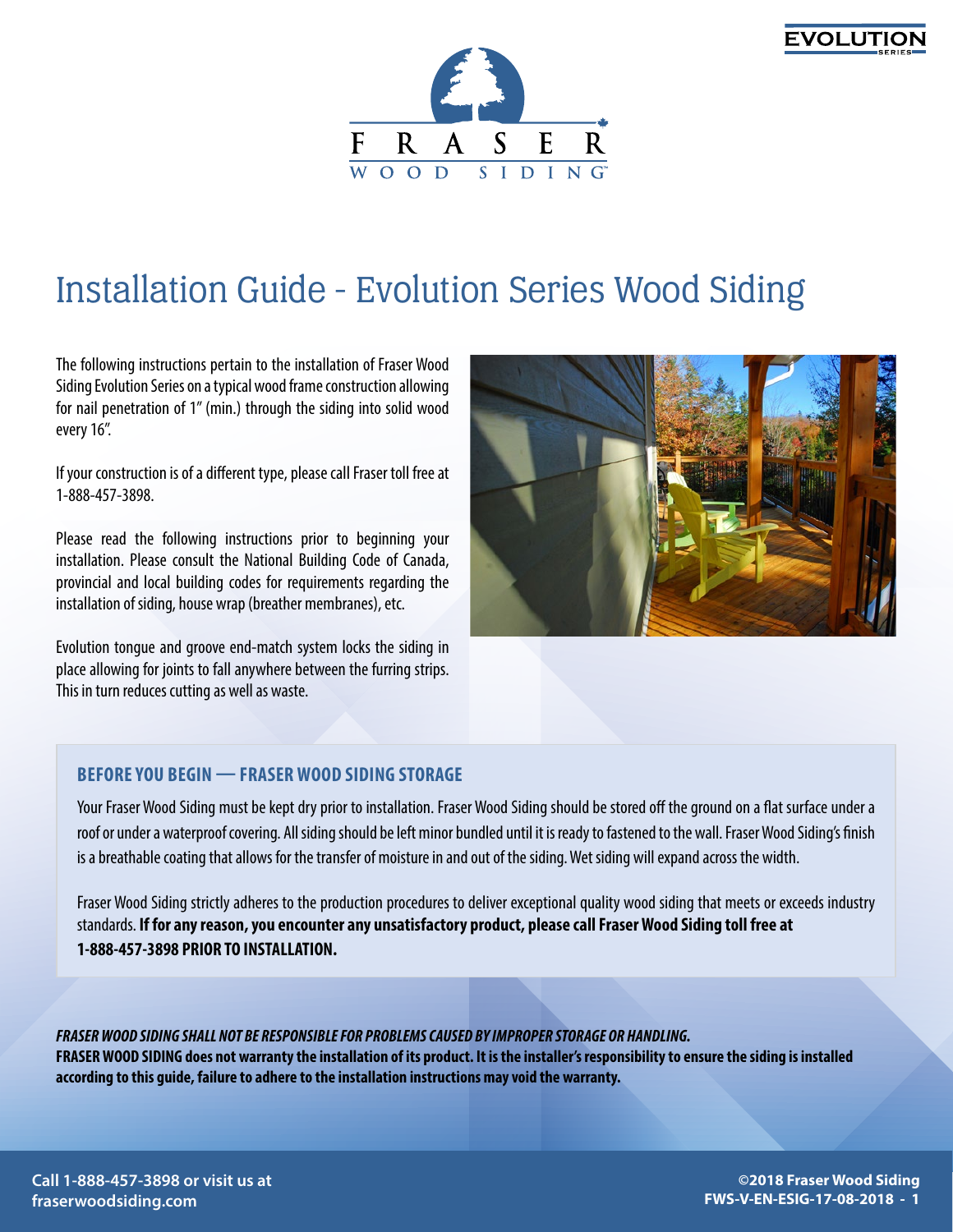



# 1. Getting Started

Wall Preparation – Fraser Wood Siding Evolution should be installed over a standard 16" o/c stud wall with Plywood or OSB sheathing and an approved house wrap. There must be a minimum of 1/2" air space between the siding and sheathing. 1 x 3 kiln dried (actual ¾") strapping is recommended except over rigid foam, ICF or a vertical application. When installing over ICF, rigid foam or SIPs panels\* the strapping must be a full actual 1". It is the installer's responsibility to ensure proper drainage and air flow (see ventilation below). **1X4 kiln dried lumber is recommended as furring strips.** 

If you are installing over **rigid foam** it is mandatory to use **Full 1" thick (minimum)** KD furring strips.

# 2. Ventilation

### **(Sec 1) Siding being installed horizontally**

### **The following procedures must be followed to ensure performance as well as maintain the Fraser Wood Siding warranties.**

1. The strapping must be kiln dried and installed to allow air flow and drainage from the bottom of the wall. It must also allow for the air to vent out at the top of the wall. In all cases the Siding can be vented into the soffit OR a 3/8" exhaust (with bug screen) can be left at the top of the wall, below the soffit.

2. Over windows, doors and other permanent structures attached to the home (ex. Stone, Brick, decks, etc.) there must be a minimum of 3/8" gap (capillary break) between the flashing and siding with the proper ventilation as described in section 1 (one).

3. To prevent insects from nesting behind the siding a Starter strip or bug screen must be installed at the bottom and top (exhaust) of the wall (the only exception is at the top of the wall if it is vented into the soffit).

#### **IMPORTANT!!**

**If a horizontal strapping is placed at the bottom of the wall and prevents proper drainage and air flow, or if the top is not properly vented, ALL FRASER WOOD SIDING WARRANTIES WILL BE VOID.**

\*SIP panels - 1x3 KD (actual 3/4'' strapping should be installed at 16'' o/c to give 1'' of solid wood for nail penetration. WARNING - Any installation of wood siding over a SIP panel must receive an engineers approval prior to installation.



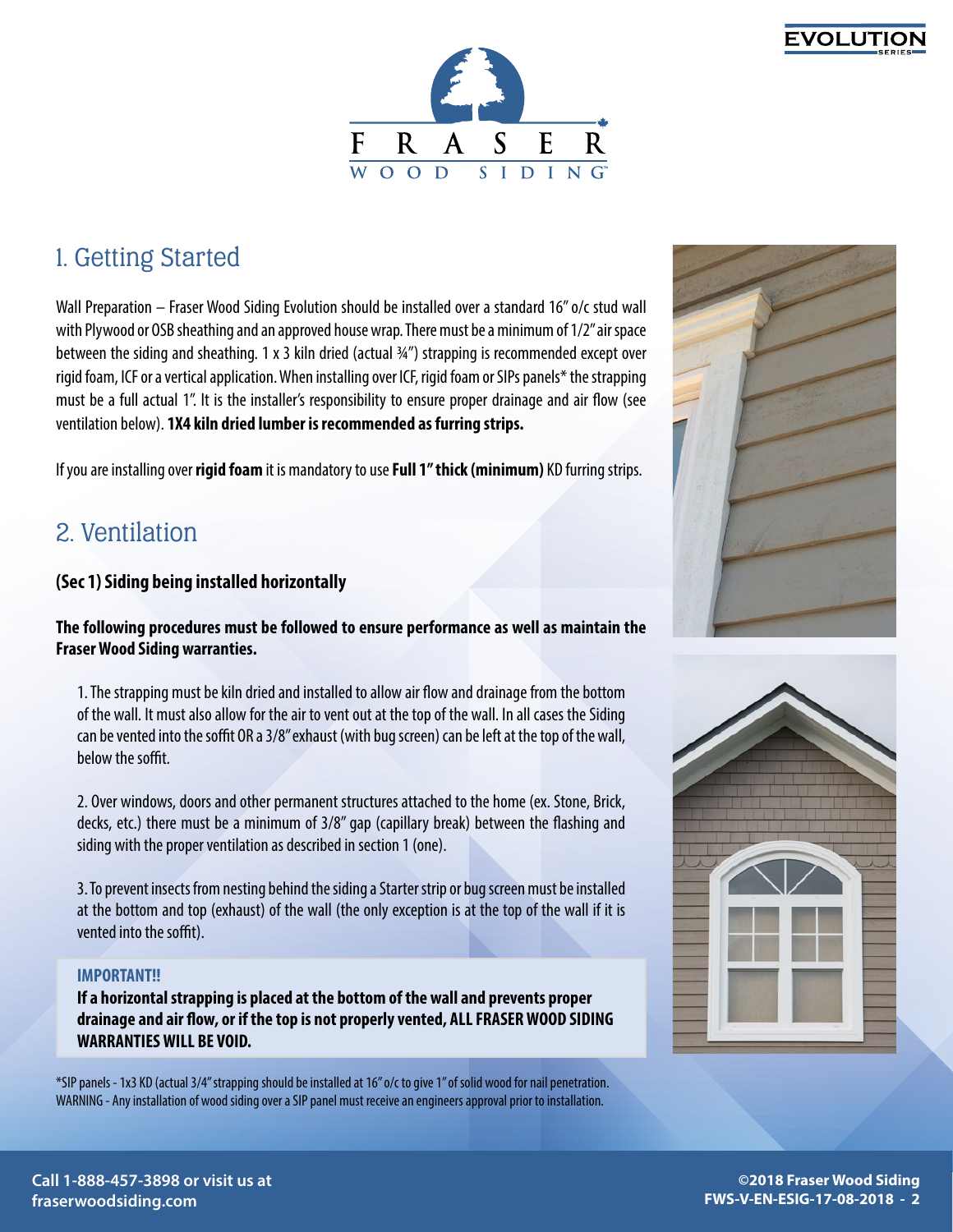



# 2. Ventilation (continued)

### **(Sec 2) Siding being installed vertically**

#### **Full 1" thick (minimum) kiln dried strapping is mandatory for any vertical application.**

**FOR BEST PERFORMANCE** – Install strapping at a 45º angle at 12" o/c or double strap (use standard strapping vertically and double strap with 1" on the horizontal).

Strapping can also be installed horizontally so long as there are 1/2" drainage slots every 48" between studs. When installing Evolution vertically starter strip can be used. Insert the end-matched groove into the starter strip to eliminate face nailing. It is important to note that because full 1" thick (minimum) strapping is required you will also need a bug screen.

#### **IMPORTANT!!**

**If a horizontal strapping is placed at the bottom of the wall and prevents proper drainage and air flow, or if the top is not properly vented, ALL FRASER WOOD SIDING WARRANTIES WILL BE VOID.**

#### **IMPORTANT!!**

**END MATCH TONGUES MUST FACE UP (TOWARD THE TOP OF THE WALL) IN VERTICAL INSTALLATION OR ALL WARRANTIES WILL BE VOID.**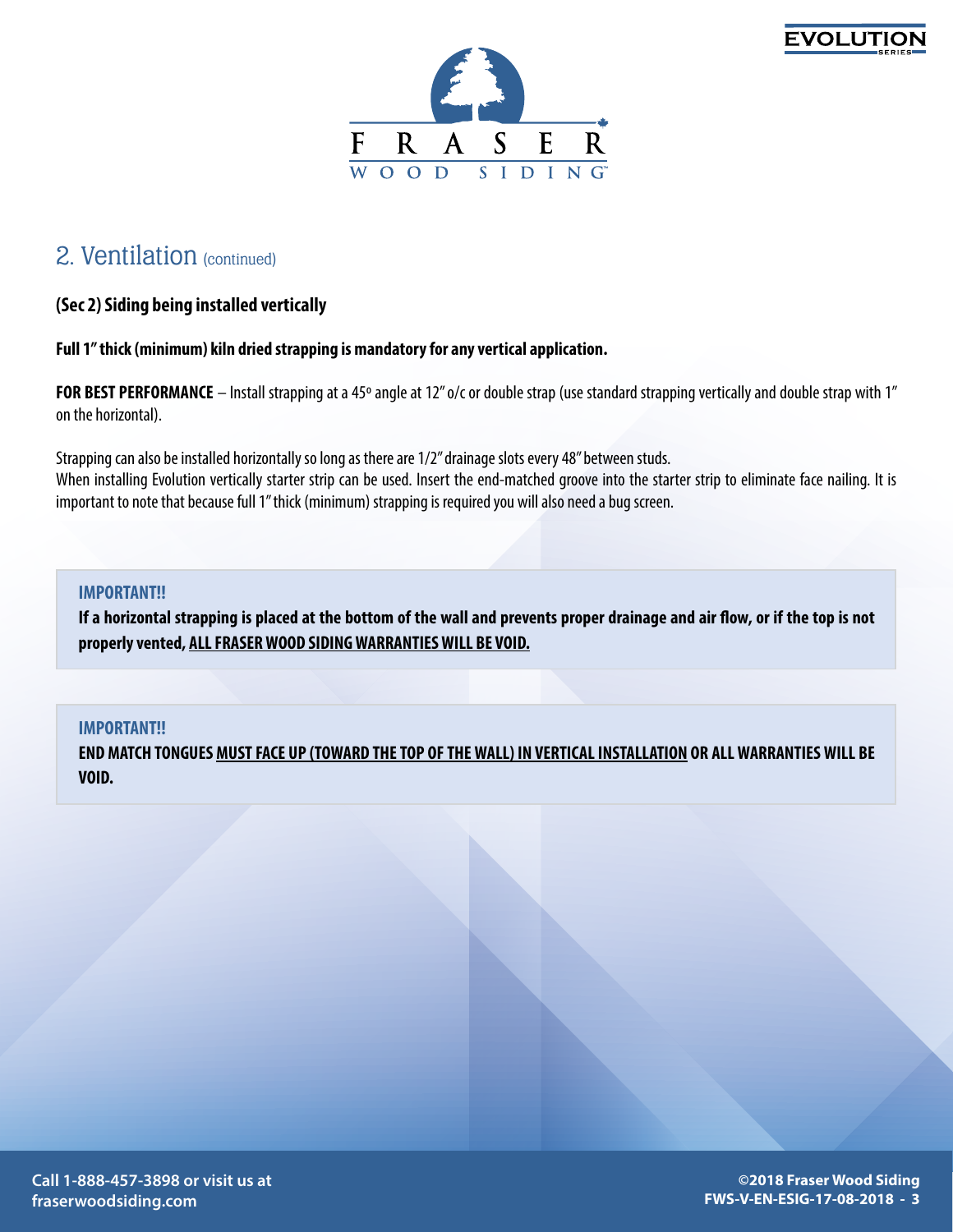



# 3. Laying Out Your Wall

The tally of your Evolution Series range from 4' to 16', boards measuring 4' – 10' should be installed between boards measuring 11'-16'. **NEVER PLACE BOARDS 12' OR LONGER END TO END.**

When installing the product always ensure the joints are staggered across the wall.

### Starter Course

The starter course can be installed in the following two ways.

1. When using ¾" strapping use the Fraser Wood Siding Starter strip as the starter course. This will allow the recommended air flow, prevent insects from nesting behind the siding and eliminates the need for face nailing – **ensure the starter strip is installed level.** Starter Strips will ensure the siding is overhanging the furring strips to ensure proper rain runoff. The starter course is nailed on the top nailing line. The starter course must be a minimum of 8" from the ground.

2. Use Fraser Wood Siding skirt board – Evolution is designed to work with the standard skirt board, just overlap the top and face nail the bottom of the piece as well as on the nailing line. This only needs to be done with the first row.

Once the starter course is in place continue on placing boards tightly together on both the horizontal and end joints. It is recommended that when aligning the top of the boards you never allow more than 1/8" separation from the proceeding row.

When installing, check each third or fourth row to verify the siding is being installed level. If you find the siding is not running level adjust the proceeding rows (not more than 1/16"/row) until the siding has returned to level.

## End Joints

When installing Fraser Wood Siding Evolution Series the end joints do not need to be cut and can fall anywhere between the furring strips.

When ending a row cut the siding as needed and use the remaining piece to start the next row. **Any time you cut the siding, whether it will be visible or not, it is mandatory to paint the exposed wood fiber, failure to do this will void the warranty.**

No caulking is recommended on the end match joints, where the siding meets the trim we recommend a high quality clear latex caulking as needed.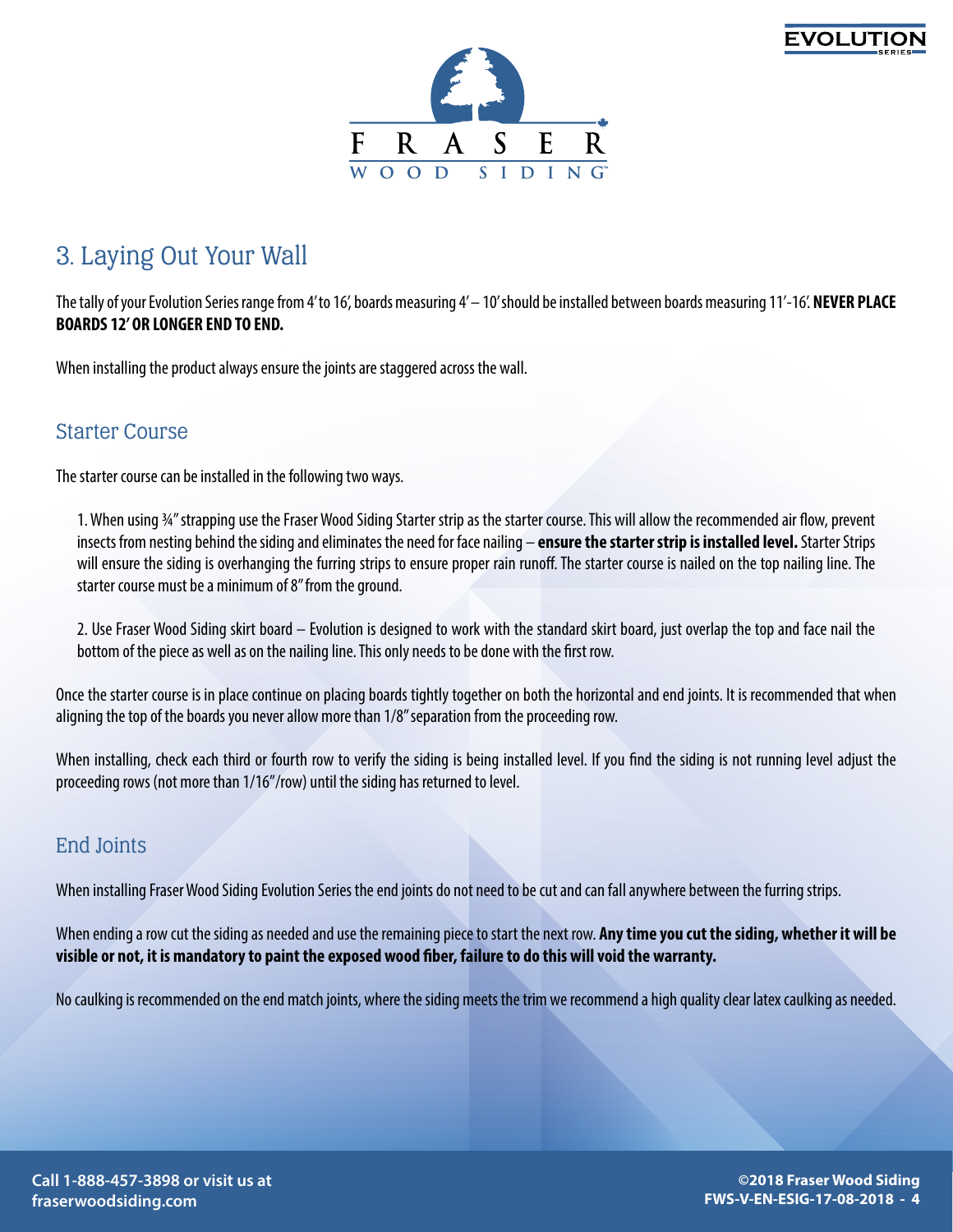



# 4. Nailing Instructions

Fraser manufactures three types of fasteners that are acceptable for installing Evolution

- 2" Stainless Steel Staples \*
- 2" Ringed Nails
- 2" Coil Nails

Both nails are color matched as standard.

\*Install two (2) staples at each connection point approximately 1/2" apart.

Staples and Nails are to be installed on the nailing line ½" from the top edge at a 20 degree angle into a minimum of 1" of solid wood, nails/staples are to be driven flush **- DO NOT over drive the nails/staples. If the nail/staple is driven above the line the siding may split and if driven below the line may be visible.**

#### **IMPORTANT!!**

**Fraser Staples or Nails are required to maintain warranty.**





**Call 1-888-457-3898 or visit us at fraserwoodsiding.com**

**©2018 Fraser Wood Siding FWS-V-EN-ESIG-17-08-2018 - 5**